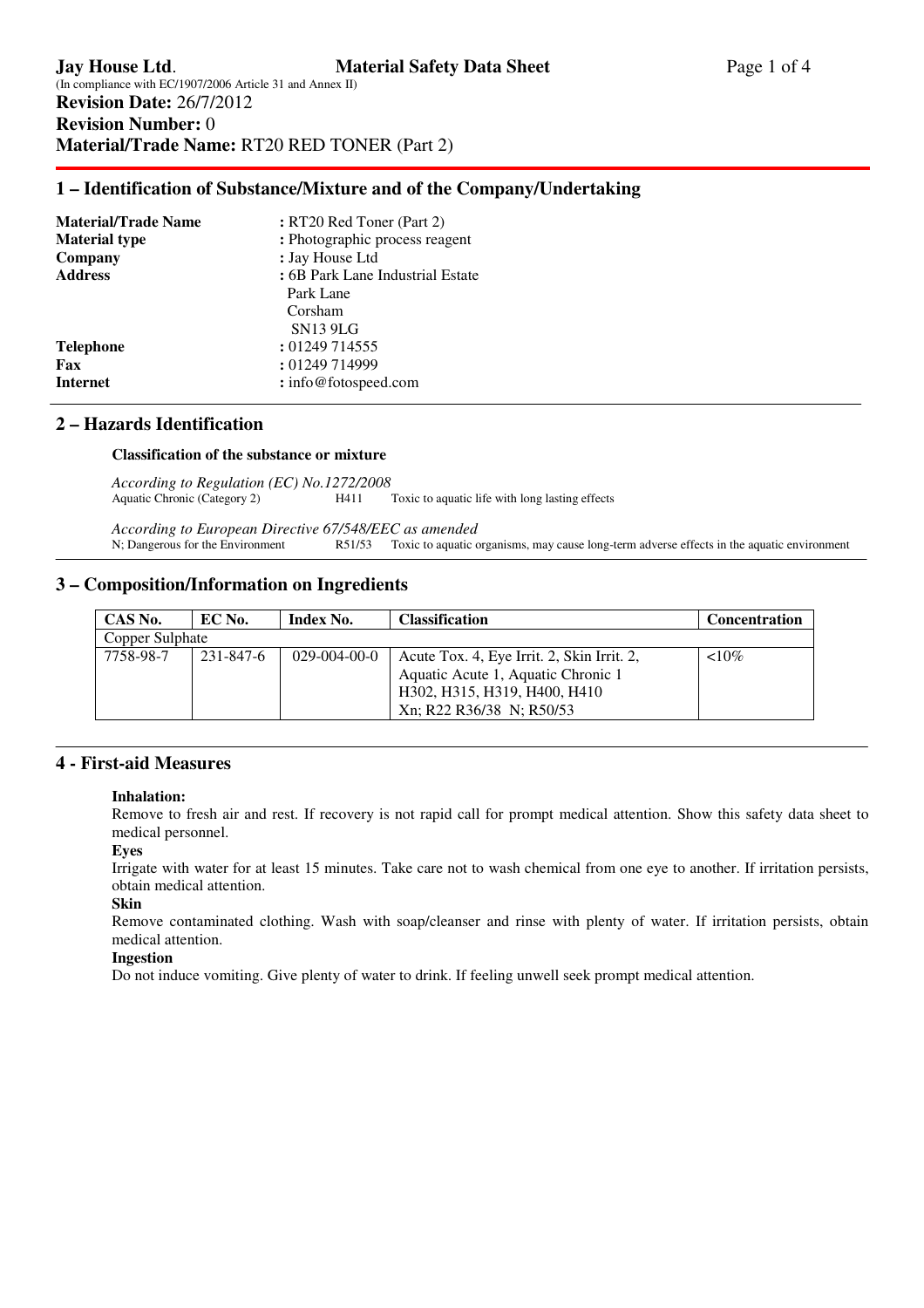## **5 - Fire-fighting Measures**

### **Suitable Extinguishers**

Use media such as alcohol/aqueous foam, dry chemical, or carbon dioxide or water spray/fog which are suitable and appropriate for any surrounding fire. **Unsuitable Extinguishers** 

None.

### **Hazardous Decomposition**

May produce small amounts of toxic fumes and combustion products if involved in a fire.

### **Special Procedures/information for firefighters**

Do not breathe decomposition products and fumes. Use approved self-contained breathing apparatus. Wear fire retardant clothing. Use water spray to cool containers. Prevent runoff from fire control from entering waterways. Large fires should only be dealt with by trained personnel.

# **6 - Accidental Release Measures**

### **Personal Protection and Precautions**

 Use suitable personal protective equipment (refer to Section 8 for details). Avoid breathing vapours. Ensure adequate ventilation.

#### **Environmental Precautions**

Prevent further leakage or spillage if safe to do so. Do not let product enter drains or watercourses.

### **Containment, Cleaning up and Disposal Considerations**

Absorb in inert material such as sand or non-combustible absorbent granules Scoop up and place in plastic container to await transfer Refer to Section 13 for further information regarding disposal.

## **7 - Handling and Storage**

## **Handling**

Avoid inhalation of vapour or mist. **Storage**  Store in cool place. Keep container tightly closed in a dry and well-ventilated place.

### **8 - Exposure Controls/Personal Protection**

## **Occupational Exposure Limit:** Not assigned

### **Respiratory Protection**

Use in well ventilated areas. Use mechanical ventilation if possible.

**Hand Protection** 

Wear polythene, PVC or nitrile gloves to Standard EN 374 (breakthrough time for total immersion in excess of 8 hours). **Eye Protection** 

Wear suitable eye protection such as safety glasses or goggles to Standard BS EN 166 if splash or eye contact likely. **Skin Protection** 

Wear suitable overalls or apron and change if contaminated. After contact with skin wash off immediately. Wash hands before breaks and immediately after using the product.

# **9 - Physical & Chemical Properties**

**Appearance :** Blue liquid **Odour :** None **pH :** 4.8 **Boiling point/range :** 100°C **Melting point/range :**n/e **Flash point :** n/e **Flammability :** NON FLAMMABLE **Autoflammability :** n/e **Explosive properties :** n/e

**Oxidising properties :** None **Vapour pressure: :** n/e **Relative density :** n/e **Solubility :** Miscible in water **Partition Coefficient :** n/e **Vapour Density :** n/e **Viscosity :** n/e **Evaporation rate :** n/e

 $(n/e = not established)$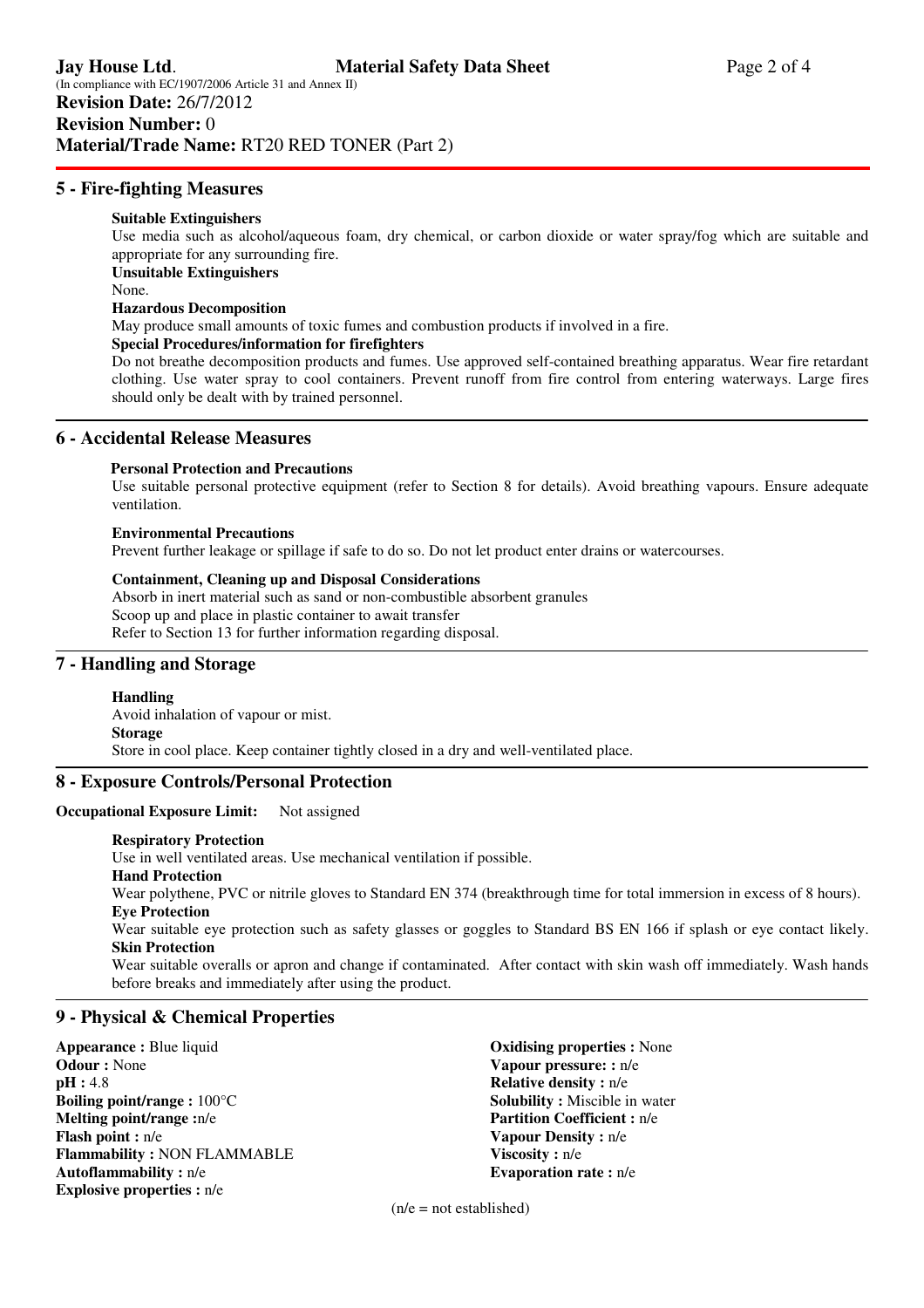## **10 - Stability and Reactivity**

## **Chemical Stability**

 Stable at normal temperatures and under recommended storage conditions. **Conditions to Avoid**  Extreme temperature and direct sunlight **Materials to Avoid**  Strong oxidising agents **Hazardous Decomposition Products**  No hazardous decomposition products when stored and handled correctly.

# **11 - Toxicological Information**

#### **Acute toxicity**

Low toxicity by all routes.  $LD_{50}$  (rat) for pure for potassium ferricyanide is 300 mg/kg. **Skin corrosion/irritation**  Not expected to cause any acute skin corrosion or irritation at concentrations present in product **Serious eye damage/eye irritation**  Not expected to cause any acute eye damage or irritation at levels present in product; low level transient eye irritation may be possible following exposure. **Respiratory or skin sensitization** Germ cell mutagenicity<br>
No data available<br>
No data available No data available **Carcinogenicity**  IARC: No component of this product present (as supplied) at levels greater than or equal to  $0.1\%$  is identified as probable, possible or confirmed human carcinogen by IARC. **Reproductive toxicity**  No data available **Specific target organ toxicity - single exposure Specific target organ toxicity - repeated exposure**  No data available. No data available. **Potential health effects** 

**Inhalation** Excessive inhalation of vapours, aerosols or mists may cause mild, transient respiratory tract irritation. **Ingestion** May be harmful if ingested in quantity. **Skin**. Repeated exposure may cause skin dryness or cracking.

**Eyes** May cause transient eye irritation.

### **Signs and Symptoms of Exposure**

Ingestion of may cause severe nausea, vomiting and abdominal pain.

## **12 - Ecological Information**

### **Toxicity**

Toxic to aquatic life, may cause long-term adverse effects

| Persistence and degradability    | Mobility in soil       | <b>PBT</b> and vPvB assessment |
|----------------------------------|------------------------|--------------------------------|
| Persistent                       | Expected to be mobile. | No data available.             |
| <b>Bioaccumulative potential</b> |                        | Other adverse effects          |

No data available No data available.

# **13 -Disposal Considerations**

### **Product**

Material is classified as hazardous waste under the Hazardous Waste Regulations 2005 as amended). Contact a licensed professional waste disposal service to dispose of this material.

## **Contaminated packaging**

Dispose of as unused product.